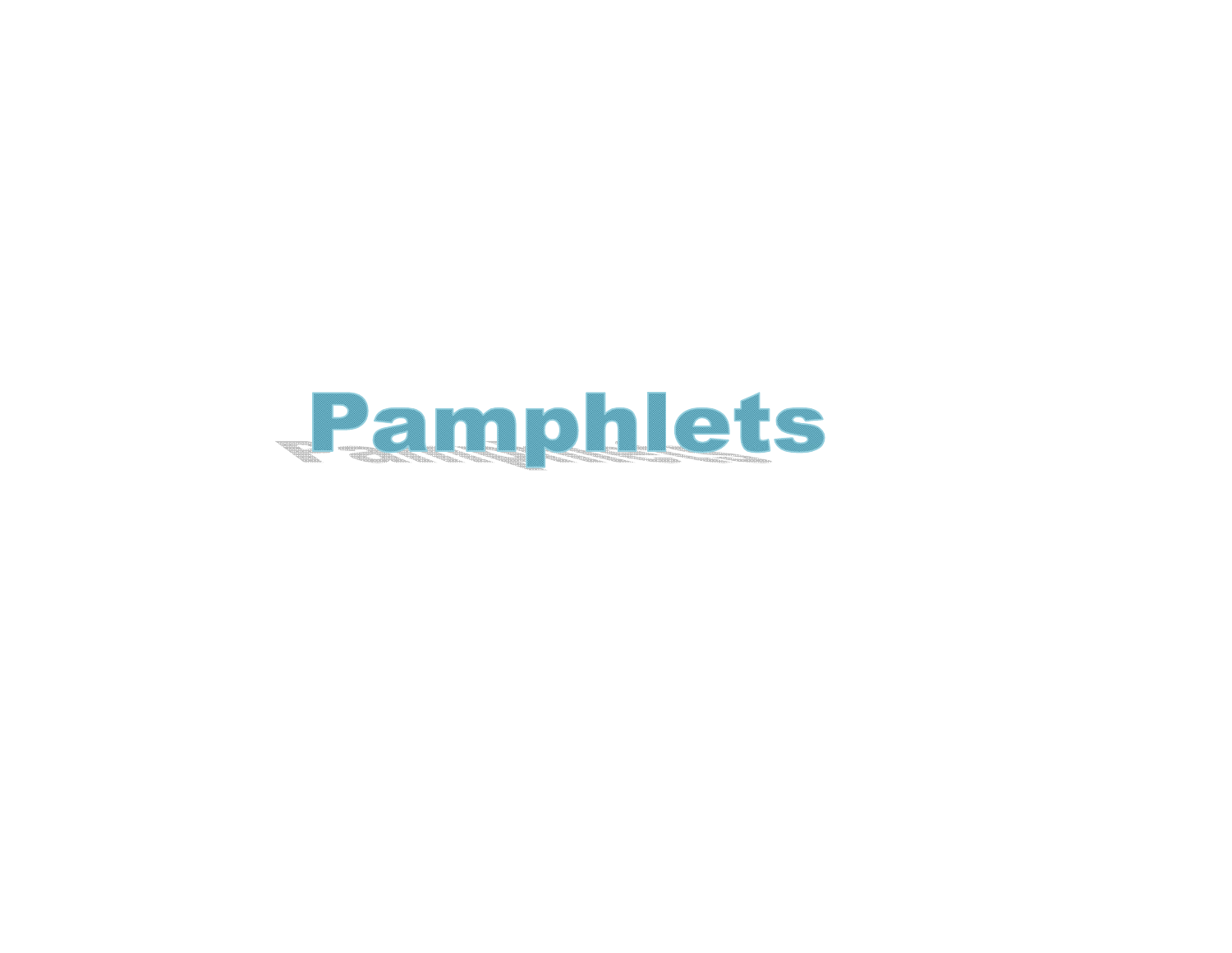Pamphlets **Pamphlets** 



ماڻهو سڀ تہ سهاءِ پکي سڀ تہ هاج Aspiring

- ڪنهن ڪنهن ماڻهو منجهه اڄي بوءِ بهار جي Humane

شاھ عبدالطف ڀٽائي<br>Aslam Brohi

Loyal

Alive

## Title: A Tribute to Shahla Zia

Publishing place: Lahore

Publishing year: 2005

Descriptions: 4 p;

Size: 8.5x11

Language: English





Naheed Syed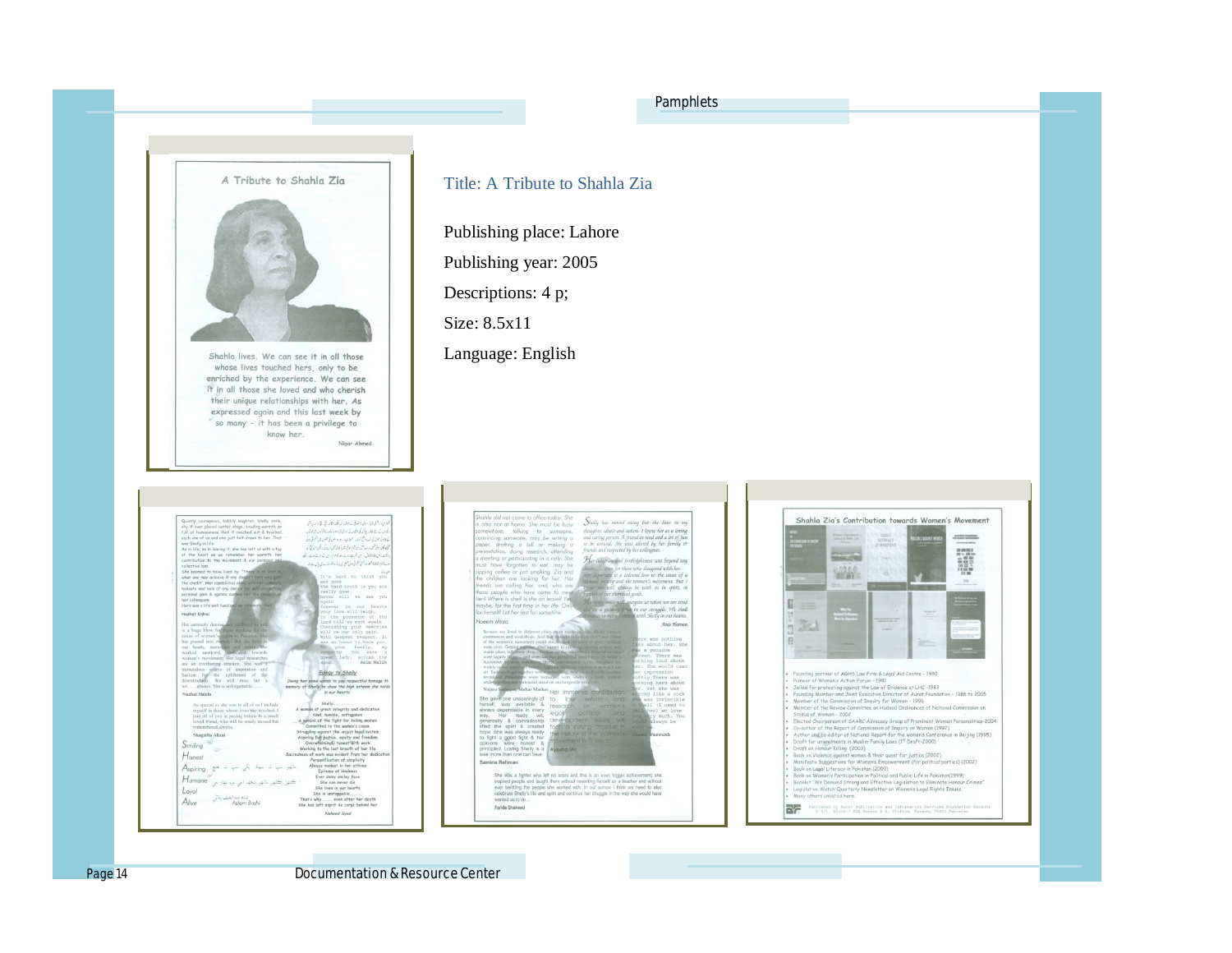

Title: Raising HER Voice: Women Effective Participation and Leadership in Decision-making Processes (WEPLDP)

> Publishing place: Islamabad Descriptions: 8 p; Size: 3.5x9 Language: English

This pamphlet is used on the project of Raising HER Voice.

## Pamphlets

Title: 8 March Aurtoon ka Benulaqwami Din: Is din ka tareekhi pas manzar

Publishing place: Lahore Publishing year: 2002 Descriptions: 4 p; Size: 6.5x10 Language: Urdu

This pamphlet was used on the occasion of women international day. It provides historical background of International Women's Day.